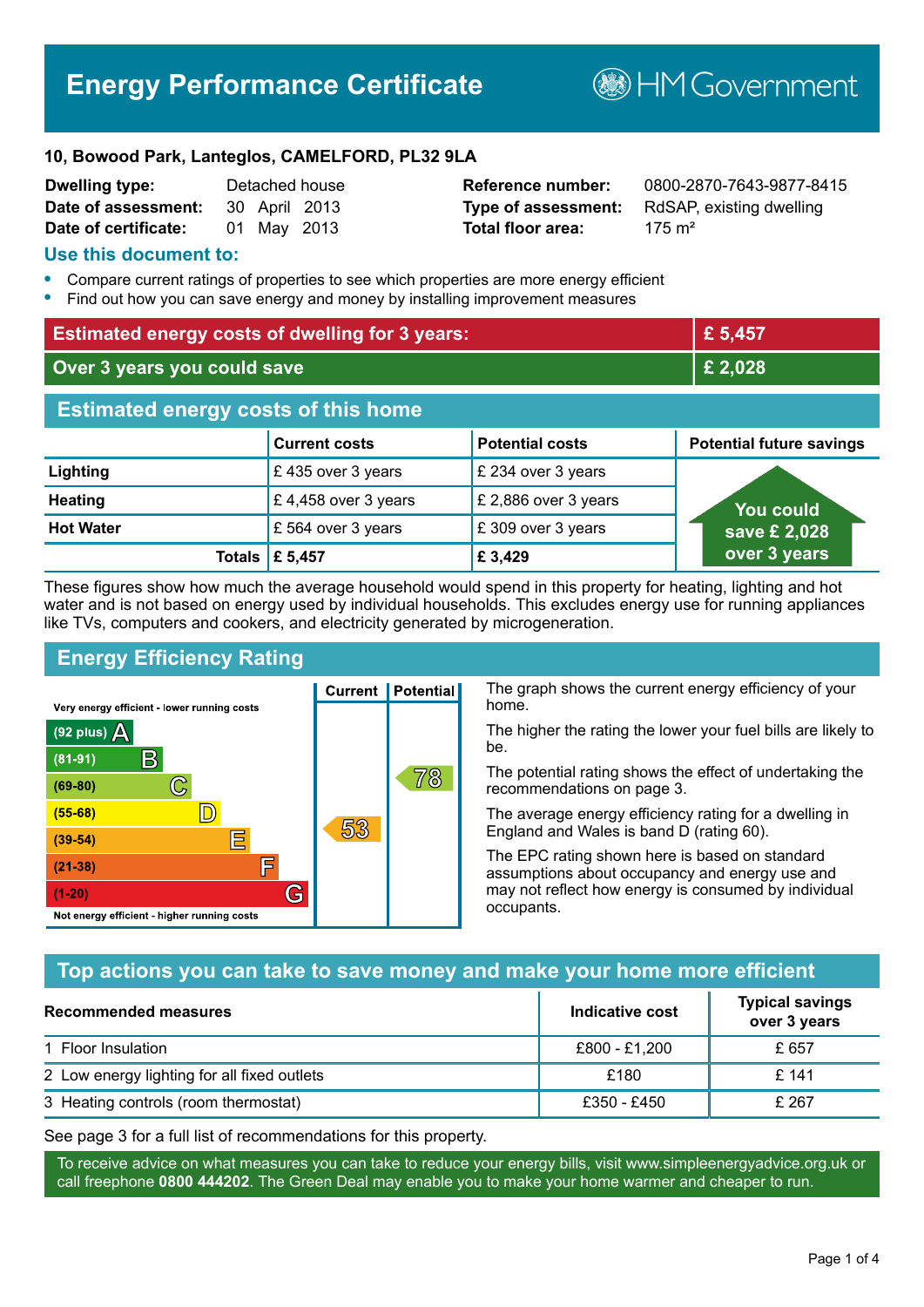# **Summary of this home's energy performance related features**

| <b>Element</b>        | <b>Description</b>                          | <b>Energy Efficiency</b> |
|-----------------------|---------------------------------------------|--------------------------|
| Walls                 | Cavity wall, as built, insulated (assumed)  | ★★★★☆                    |
| Roof                  | Pitched, 200 mm loft insulation             | ★★★★☆                    |
| Floor                 | Suspended, no insulation (assumed)          |                          |
|                       | Solid, no insulation (assumed)              |                          |
| Windows               | Fully double glazed                         | ★★★☆☆                    |
| Main heating          | Boiler and radiators, oil                   | ★★★☆☆                    |
| Main heating controls | Programmer, TRVs and bypass                 | ★★★☆☆                    |
| Secondary heating     | Room heaters, wood logs                     |                          |
| Hot water             | From main system                            | ★★★☆☆                    |
| Lighting              | Low energy lighting in 14% of fixed outlets | ★★☆☆☆                    |

Current primary energy use per square metre of floor area: 209 kWh/m² per year

The assessment does not take into consideration the physical condition of any element. 'Assumed' means that the insulation could not be inspected and an assumption has been made in the methodology based on age and type of construction.

#### **Low and zero carbon energy sources**

Low and zero carbon energy sources are sources of energy that release either very little or no carbon dioxide into the atmosphere when they are used. Installing these sources may help reduce energy bills as well as cutting carbon. The following low or zero carbon energy sources are provided for this home:

**•** Biomass secondary heating

# **Your home's heat demand**

For most homes, the vast majority of energy costs derive from heating the home. Where applicable, this table shows the energy that could be saved in this property by insulating the loft and walls, based on typical energy use (shown within brackets as it is a reduction in energy use).

| <b>Heat demand</b>           | <b>Existing dwelling</b> | Impact of loft<br>insulation | Impact of cavity<br>wall insulation | Impact of solid<br>wall insulation |
|------------------------------|--------------------------|------------------------------|-------------------------------------|------------------------------------|
| Space heating (kWh per year) | 17.807                   | N/A                          | N/A                                 | N/A                                |
| Water heating (kWh per year) | 2,338                    |                              |                                     |                                    |

You could receive Renewable Heat Incentive (RHI) payments and help reduce carbon emissions by replacing your existing heating system with one that generates renewable heat, subject to meeting minimum energy efficiency requirements. The estimated energy required for space and water heating will form the basis of the payments. For more information, search for the domestic RHI on the www.gov.uk website.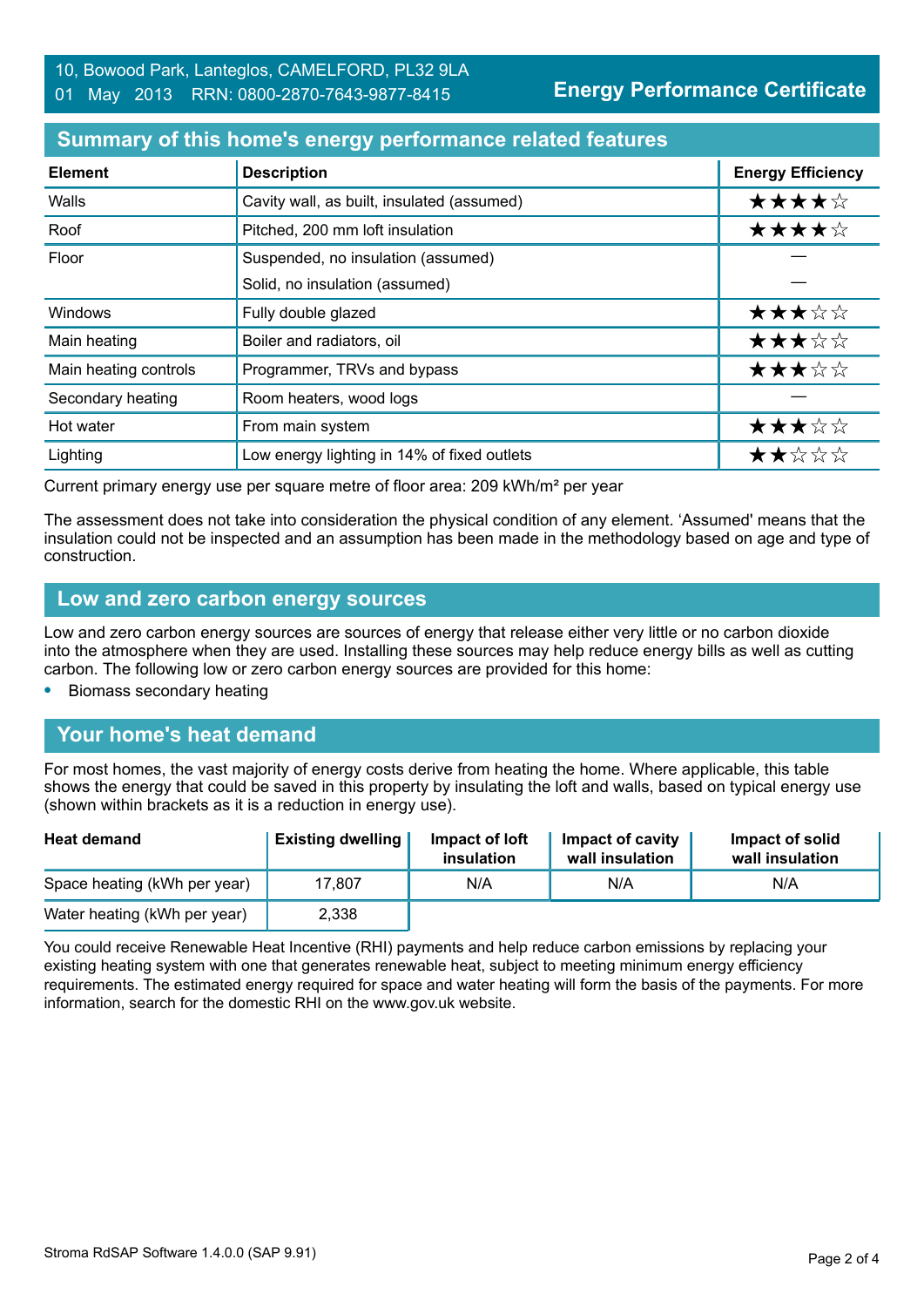#### 10, Bowood Park, Lanteglos, CAMELFORD, PL32 9LA 01 May 2013 RRN: 0800-2870-7643-9877-8415

#### **Recommendations**

The measures below will improve the energy performance of your dwelling. The performance ratings after improvements listed below are cumulative; that is, they assume the improvements have been installed in the order that they appear in the table. To receive advice on what measures you can take to reduce your energy bills, visit www.simpleenergyadvice.org.uk or call freephone 0800 444202. Before installing measures, you should make sure you have secured the appropriate permissions, where necessary. Such permissions might include permission from your landlord (if you are a tenant) or approval under Building Regulations for certain types of work.

| <b>Recommended measures</b>               | <b>Indicative cost</b> | <b>Typical savings</b><br>per year | <b>Rating after</b><br>improvement |
|-------------------------------------------|------------------------|------------------------------------|------------------------------------|
| <b>Floor Insulation</b>                   | £800 - £1,200          | £ 219                              | <b>D58</b>                         |
| Low energy lighting for all fixed outlets | £180                   | £47                                | <b>D60</b>                         |
| Heating controls (room thermostat)        | £350 - £450            | £89                                | <b>D62</b>                         |
| Replace boiler with new condensing boiler | £2,200 - £3,000        | £274                               | C69                                |
| Solar water heating                       | £4,000 - £6,000        | £47                                | C70                                |
| Solar photovoltaic panels, 2.5 kWp        | £9,000 - £14,000       | £ 247                              | C76                                |
| Wind turbine                              | £1,500 - £4,000        | £81                                | C78                                |

#### **Alternative measures**

There are alternative measures below which you could also consider for your home.

- **•** Air or ground source heat pump
- **•** Micro CHP

# **Financial Support and the Green Deal**

Green Deal Finance allows you to pay for some of the cost of your improvements in instalments under a Green Deal Plan (note that this is a credit agreement, but with instalments being added to the electricity bill for the property). The availability of a Green Deal Plan will depend upon your financial circumstances. There is a limit to how much Green Deal Finance can be used, which is determined by how much energy the improvements are estimated to **save** for a 'typical household'.

You may also be able to obtain support towards repairs or replacements of heating systems and/or basic insulation measures under the ECO scheme, provided that you are in receipt of qualifying benefits or tax credits. To learn more about this scheme and the rules about eligibility, visit www.simpleenergyadvice.org.uk or call freephone **0800 444202** for England and Wales.